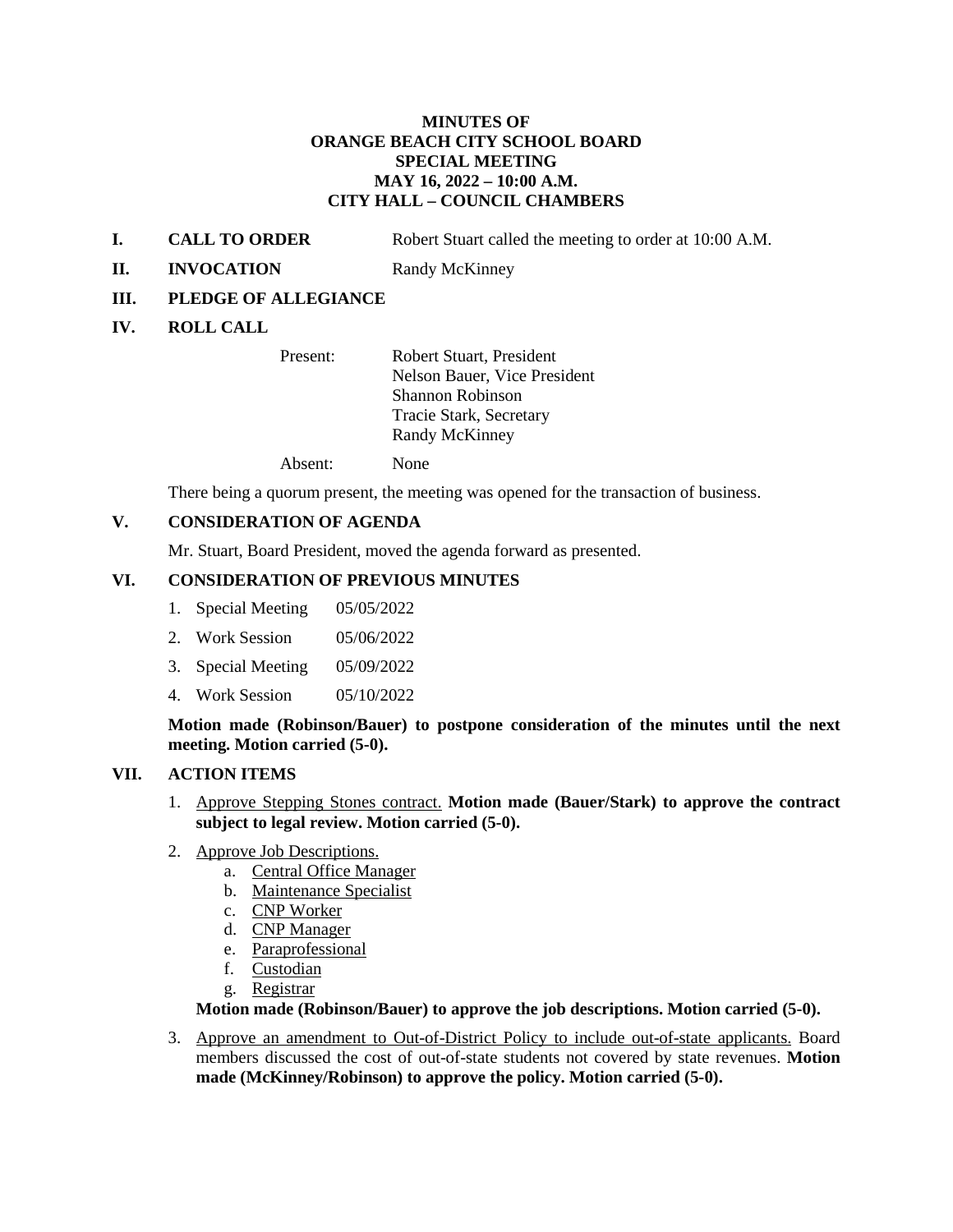- 4. Approve contract with McCoy Fire for fire system monitoring. Dr. Robbie Smith, Interim Superintendent, presented the request and summarized the pricing. **Motion made (Stark/Robinson) to approve the contract. Motion carried (5-0).**
- 5. Approve contract with Steven Outten for PowerSchool implementation both at district and school level. Dr. Smith stated that there are two options for pricing, either \$75 per hour or \$60 per hour with an 80-hour minimum contract. She explained the quantity of work that is required to un-enroll all the students from Baldwin County and re-enrolling them in Orange Beach. **Motion made (Stark/Bauer) to approve an 80-hour contract. Motion carried (5- 0).**
- 6. Approve contract with PowerSchool for online registration tool not to exceed \$9,000. Discussion followed about the pros and cons between PowerSchool Enrollment Express and InfoSnap options. No action taken, but Dr. Smith stated that decision would need to be made soon due to pending deadlines. Board members set a Special Meeting for Wednesday, May 18, 2022, at 10:00 A.M. to be followed immediately by the previously scheduled Work Session.
- 7. Certificate affirmation of school board members. Nash Campbell, School Board Attorney, stated that no action is needed on this item.

# **VIII. DISCUSSION ITEMS**

1. Capital planning. Ford Handley, Interim Chief School Financial Officer, stated that he believes state foundation funding seems likely, which frees up 1% of lodging tax for capital costs.

Board members discussed and settled on a priority list of (1) a practice or competition gym at the high school, (2) additional elementary school expansion, (3) construction of a middle school. Mr. Bauer advised the board to plan for a generator replacement at the elementary school. Mayor Kennon proposed an up to \$4 million match by the School Board for the construction of a 60,000 square feet athletic training facility which will include a practice gym at the Orange Beach Middle and High School.

- 2. Mental health services. Dr. Smith to continue research and will bring options to the Board.
- 3. Dual enrollment agreement with Coastal. Dr. Smith shared that the contract was signed last week with Coastal Alabama Community College for on-campus classes. Registration is already open. English, history, and math classes will be offered including tech courses.
- 4. Background checks. Dr. Smith explained the options of using FBI or ABI background checks for teachers. She is working on developing written procedures along with requiring CPR certification for coaches. Mr. McKinney expressed concerns about the lack of accuracy on FBI background checks. Mr. Campbell, the Board Attorney, recommended using ABI.
- 5. Contract with Mary Catherine Law update. Dr. Smith stated that this will be discussed during executive session.
- 6. Drug policy review/update from drug company. Dr. Smith said that she will try to set up a meeting between the drug company and the Board.
- 7. PowerSchool registration package.
- 8. Update on how student data transfer may work.
- 9. Pest control. Dr. Smith will work on a Request for Proposals.